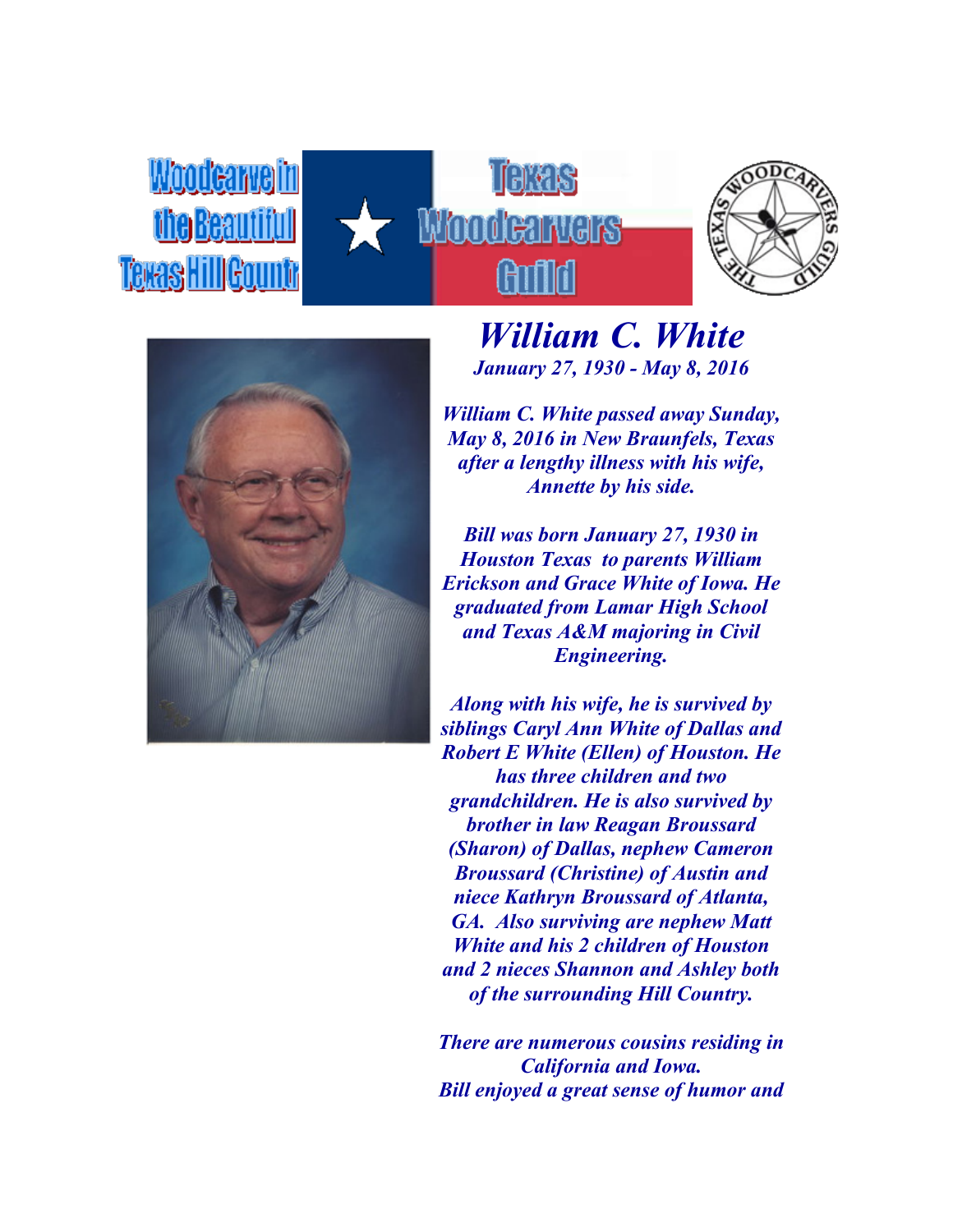*wit and always had a joke or story to share with others. He was a founding member of the New Braunfels Woodcarvers who he carved with locally and elsewhere. He also mentored young students in his later years in his home. He was an avid woodcarver and wood turner. He was a member of The Evening Lions, NB Emmaus Group, and Do Nothing Coffee Club of New Braunfels . He will be sorely missed by those who knew and loved him.*

*Special thanks to Dr. Randall Jacks and wife Callie for their dedication, friendship and unwavering support provided during Bill's heavenly journey. To the entire Hill Country Medical staff, especially Miss Beverly, his special nurse and family friend. Thank you to The New Braunfels Wood Carvers, and staffs of Kirkwood Manor, Christus Home Health, physicians and staff of The Kidney Disease Center of New Braunfels and Davita Dialysis staff throughout the past several years . Bill remained positive and determined throughout his many challenges until he went to be with our Lord. Rest in Peace dear Bill.*

*Memorial service will be held on Friday, May 20 at 11:00 am at First United Methodist Church, New Braunfels with a reception celebration to follow.*

*In lieu of flowers, donations may be made in the name of William C. White to American Kidney Foundation (AKF),*